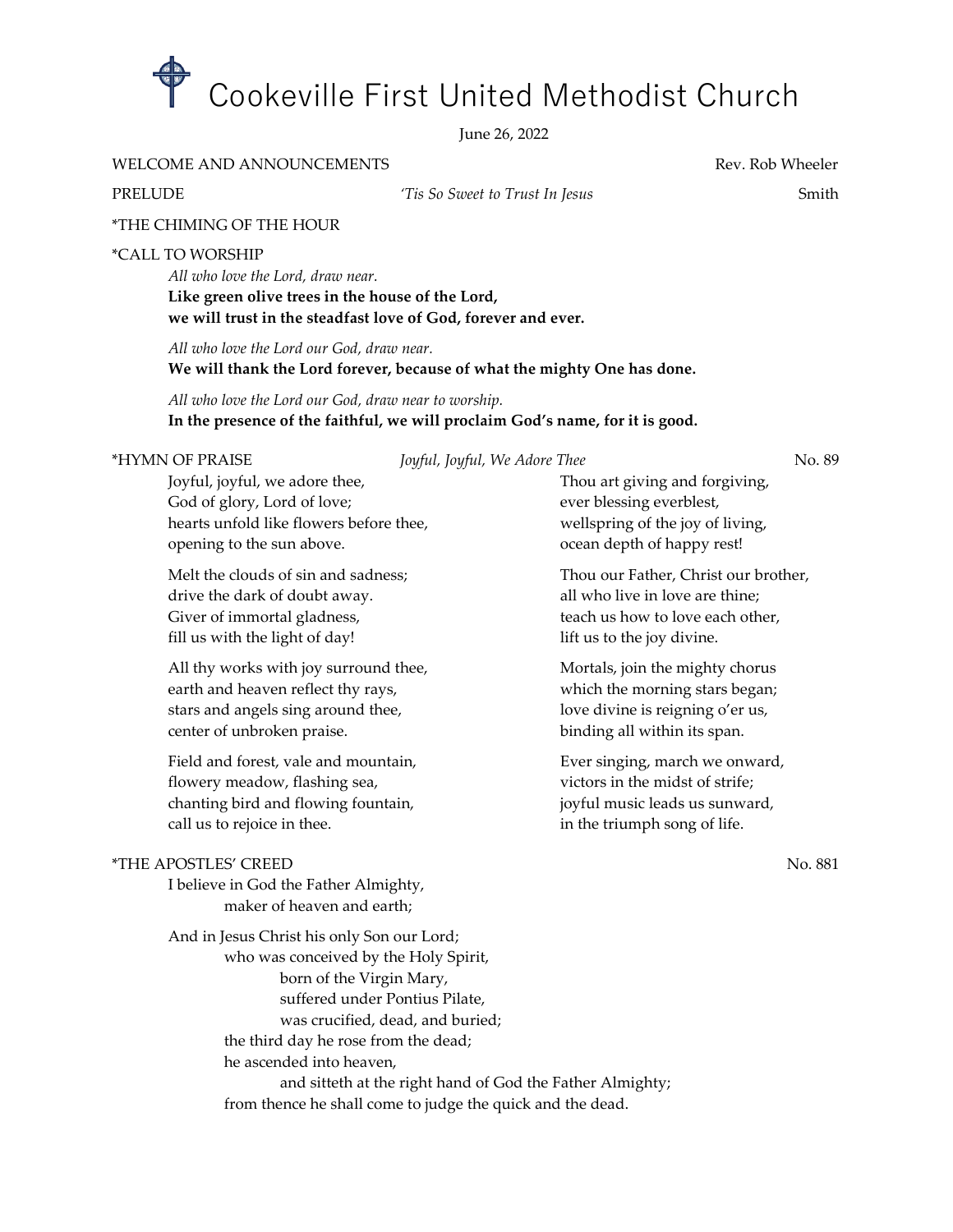| I believe in the Holy Spirit,<br>the holy catholic church,<br>the communion of saints,<br>the forgiveness of sins,<br>the resurrection of the body,<br>and the life everlasting. Amen.       |                              |                  |
|----------------------------------------------------------------------------------------------------------------------------------------------------------------------------------------------|------------------------------|------------------|
| <i><b>*GLORIA PATRI</b></i><br>Glory be to the Father<br>and to the Son and to the Holy Ghost;<br>As it was in the beginning,<br>is now and ever shall be,<br>World without end. Amen. Amen. |                              |                  |
| <b>CALL TO PRAYER</b>                                                                                                                                                                        | The Lord's Prayer            | Seth Fox, Guitar |
| PRAYER CONCERNS                                                                                                                                                                              |                              |                  |
| PASTORAL PRAYER                                                                                                                                                                              |                              |                  |
| THE LORD'S PRAYER                                                                                                                                                                            |                              |                  |
| PSALM 77                                                                                                                                                                                     |                              | Selected verses  |
| <b>OFFERTORY</b>                                                                                                                                                                             |                              | Seth Fox         |
| *DOXOLOGY<br>Praise God, From Whom All Blessings Flow<br>Praise God, from whom all blessings flow;<br>praise God, all creatures here below:<br>Alleluia! Alleluia!                           |                              | No. 94           |
| Praise God, the source of all our gifts!<br>Praise Jesus Christ, whose power uplifts!<br>Praise the Spirit, Holy Spirit!<br>Alleluia! Alleluia! Alleluia!                                    |                              |                  |
| *PRAYER OF THANKSGIVING                                                                                                                                                                      |                              |                  |
| *HYMN OF PREPARATION<br>Majesty, worship his majesty;<br>unto Jesus be all glory, honor, and praise.                                                                                         | Majesty, Worship His Majesty | No. 176          |
| Majesty, kingdom authority,<br>flow from his throne unto his own;<br>his anthem raise.                                                                                                       |                              |                  |
| So exalt, lift up on high the name of Jesus.<br>Magnify, come glorify Christ Jesus the King.                                                                                                 |                              |                  |
| Majesty, worship his majesty,<br>Jesus who died, now glorified, King of all kings.                                                                                                           |                              |                  |
|                                                                                                                                                                                              |                              |                  |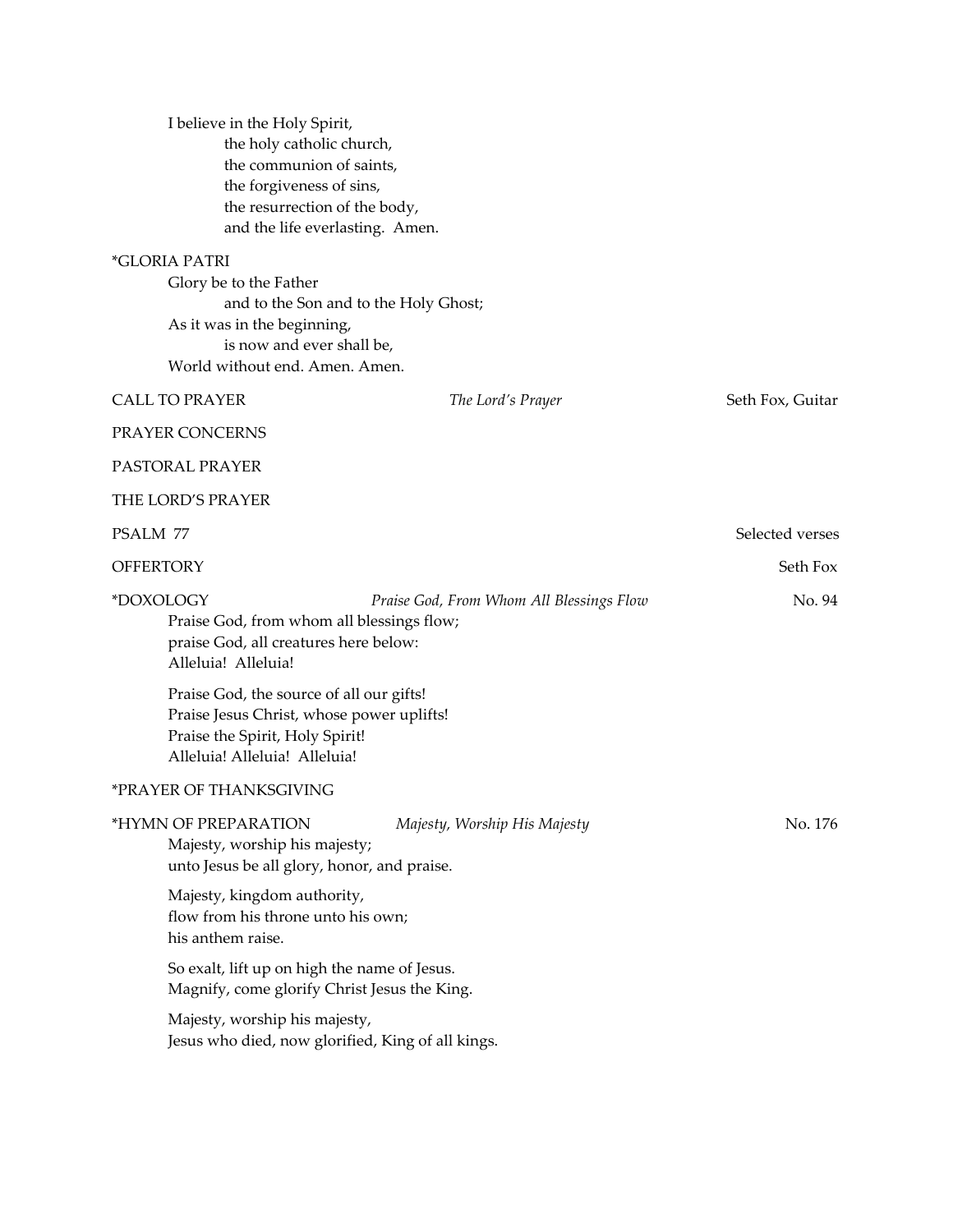This is the word of God for the people of God. **Thanks be to God.**

# UNISON PRAYER

**Sovereign Lord, may your great name be exalted and hallowed in the world you have created according to your divine will.**

**May the Sovereign Lord let his kingdom rule in our lifetime and in all our days and in the lifetime of the whole house of Israel, speedily and soon. Praised be his great name from eternity to eternity. Amen.**

## A FRAMEWORK FOR LIVING: THE LORD'S PRAYER

| <b>SERMON</b>                                                                                                                               | "Defending God's Honor" |                                                                                                                                    | Dr. Kevin Conrad |
|---------------------------------------------------------------------------------------------------------------------------------------------|-------------------------|------------------------------------------------------------------------------------------------------------------------------------|------------------|
| <i><b>*SONG OF DEPARTURE</b></i><br>To God be the glory,<br>great things he hath done!<br>So loved he the world<br>that he gave us his Son, | To God Be the Glory     | Praise the Lord, praise the Lord,<br>let the earth hear his voice!<br>Praise the Lord, praise the Lord,<br>let the people rejoice! | No. 98           |
| who yielded his life<br>an atonement for sin,<br>and opened the life gate<br>that all may go in.                                            |                         | O come to the Father<br>thru Jesus the Son,<br>and give him the glory,<br>great things he hath done!                               |                  |
| Praise the Lord, praise the Lord,<br>let the earth hear his voice!<br>Praise the Lord, praise the Lord,<br>let the people rejoice!          |                         | Great things he hath taught us,<br>great things he hath done,<br>and great our rejoicing<br>thru Jesus the Son;                    |                  |
| O come to the Father<br>thru Jesus the Son,<br>and give him the glory,<br>great things he hath done!                                        |                         | but purer, and higher,<br>and greater will be<br>our wonder, our transport,<br>when Jesus we see.                                  |                  |
| O perfect redemption,<br>the purchase of blood,<br>to every believer<br>the promise of God;                                                 |                         | Praise the Lord, praise the Lord,<br>let the earth hear his voice!<br>Praise the Lord, praise the Lord,<br>let the people rejoice! |                  |
| the vilest offender<br>who truly believes,<br>that moment from Jesus<br>a pardon receives.                                                  |                         | O come to the Father<br>thru Jesus the Son,<br>and give him the glory,<br>great things he hath done!                               |                  |

### \*BENEDICTION

POSTLUDE **Grand March** Grand March Stickles